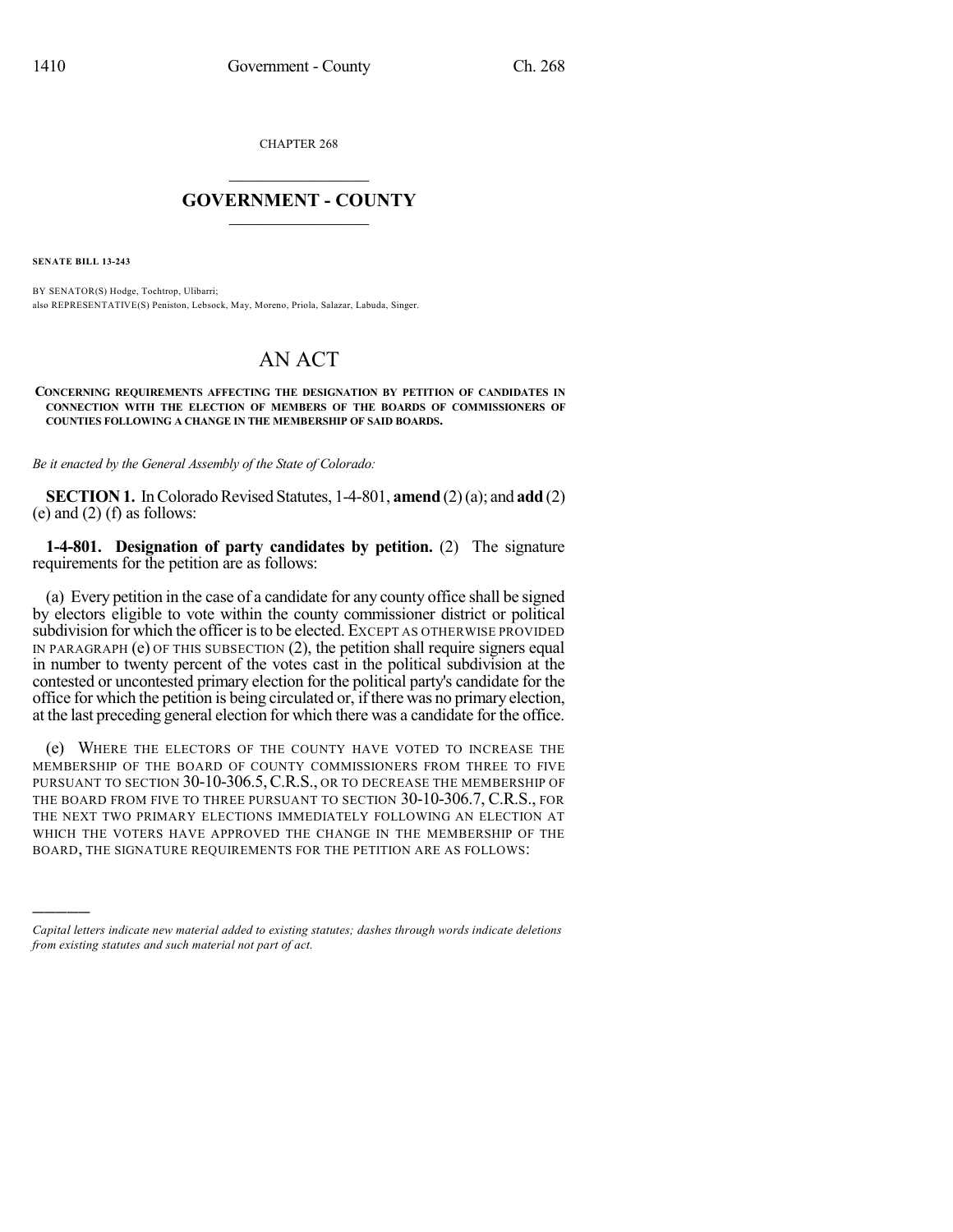## Ch. 268 Government - County 1411

(I) WHERE ANY ONE OR MORE COMMISSIONERS TO BE ELECTED TO THE BOARD OF COUNTY COMMISSIONERS WILL BE VOTED ON BY VOTERS OF THE WHOLE COUNTY, EVERY PETITION MUST REQUIRE SIGNERS EQUAL IN NUMBER TO TWENTY PERCENT OF THE AVERAGE OF ALL VOTES CAST IN EACH COMMISSIONER DISTRICT IN THE COUNTY DURING THE PRIOR TWO CONTESTED OR UNCONTESTED PRIMARY ELECTIONS FOR THE POLITICAL PARTY'S CANDIDATES IN EACH COUNTY COMMISSIONER DISTRICT THAT HELD A PRIMARY ELECTION IN EITHER OF THOSE ELECTIONS. IF NO PRIMARY ELECTION WAS HELD IN EITHER YEAR, THE CALCULATION MUST BE BASED ON THE MOST RECENT PRECEDING GENERAL ELECTION FOR WHICH THE PARTY HAD A CANDIDATE ON THE BALLOT, AND EVERY PETITION MUST REQUIRE SIGNERS EQUAL IN NUMBER TO TWENTY PERCENT OF THE AVERAGE OF ALL VOTES CAST FOR THE POLITICAL PARTY'S CANDIDATES FOR COMMISSIONER IN EACH COMMISSIONER DISTRICT IN WHICH THE PARTY HAD A CANDIDATE ON THE BALLOT.

(II) WHERE ANY ONE OR MORE COMMISSIONERS TO BE ELECTED TO THE BOARD OF COUNTY COMMISSIONERS WILL BE VOTED ON ONLY BY THE ELECTORS RESIDING IN A PARTICULAR COUNTY COMMISSIONER DISTRICT, THE DETERMINATION OF THE REQUIRED NUMBER OF SIGNERS MUST BEGIN WITH A CALCULATION OF THE AVERAGE OF ALL VOTES CAST IN EACH COMMISSIONER DISTRICT IN THE COUNTY DURING THE PRIOR TWO CONTESTED OR UNCONTESTED PRIMARY ELECTIONS FOR THE POLITICAL PARTY'S CANDIDATES IN THE COUNTY COMMISSIONER DISTRICTS THAT HELD A PRIMARY ELECTION IN EITHER OF THOSE ELECTIONS. UPON A DETERMINATION OF THE AVERAGE, THAT NUMBER MUST THEN BE DIVIDED BY THE TOTAL NUMBER OF COMMISSIONER DISTRICTS IN THE COUNTY WHERE COMMISSIONERS ARE VOTED ON ONLY BY THE ELECTORS RESIDING IN THE DISTRICT, WHETHER THREE OR FIVE. AFTER COMPLETING THIS CALCULATION,EVERY PETITION MUST REQUIRE SIGNERS EQUAL IN NUMBER TO TWENTY PERCENT OF THE NUMBER REALIZED. IF NO PRIMARY ELECTION WAS HELD IN EITHER YEAR,THE CALCULATION MUSTBE BASED ON THE MOSTRECENT PRECEDING GENERAL ELECTION FOR WHICH THE PARTY HAD A CANDIDATE ON THE BALLOT, AND EVERY PETITION MUST REQUIRE SIGNERS EQUAL IN NUMBER TO THE FOLLOWING CALCULATION:

(A) TWENTY PERCENT OF THE AVERAGE OF ALL VOTES CAST FOR THE POLITICAL PARTY'S CANDIDATES FOR COMMISSIONER IN EACH COMMISSIONER DISTRICT IN WHICH THE PARTY HAD A CANDIDATE ON THE BALLOT; AND

(B) DIVIDE THE NUMBER FOUND IN SUB-SUBPARAGRAPH (A) OF THIS SUBPARAGRAPH (II) BY THE TOTAL NUMBER OF COMMISSIONER DISTRICTS IN THE COUNTY WHERE COMMISSIONERS ARE VOTED ON ONLY BY THE ELECTORS RESIDING IN THE DISTRICT, WHETHER THREE OR FIVE.

(f) FOLLOWING THE FIRST TWO PRIMARY ELECTIONS THAT ARE CONDUCTED AFTER A CHANGE IN THE MEMBERSHIP OF THE BOARD OF COUNTY COMMISSIONERS PURSUANT TO SECTION 30-10-306.5 OR 30-10-306.7,C.R.S., IN ACCORDANCE WITH THE REQUIREMENTS OF PARAGRAPH (e) OF THIS SUBSECTION (2), THE SIGNATURE REQUIREMENTS FOR A PETITION FOR A COUNTY COMMISSIONER CANDIDATE WHO IS AFFILIATED WITH A MAJOR POLITICAL PARTY MUST FOLLOW THE PROCEDURES SPECIFIED IN PARAGRAPH (a) OF THIS SUBSECTION (2).

**SECTION 2.** In Colorado Revised Statutes, 1-4-802, **amend** (1)(c) introductory portion; and **add** (2) and (3) as follows: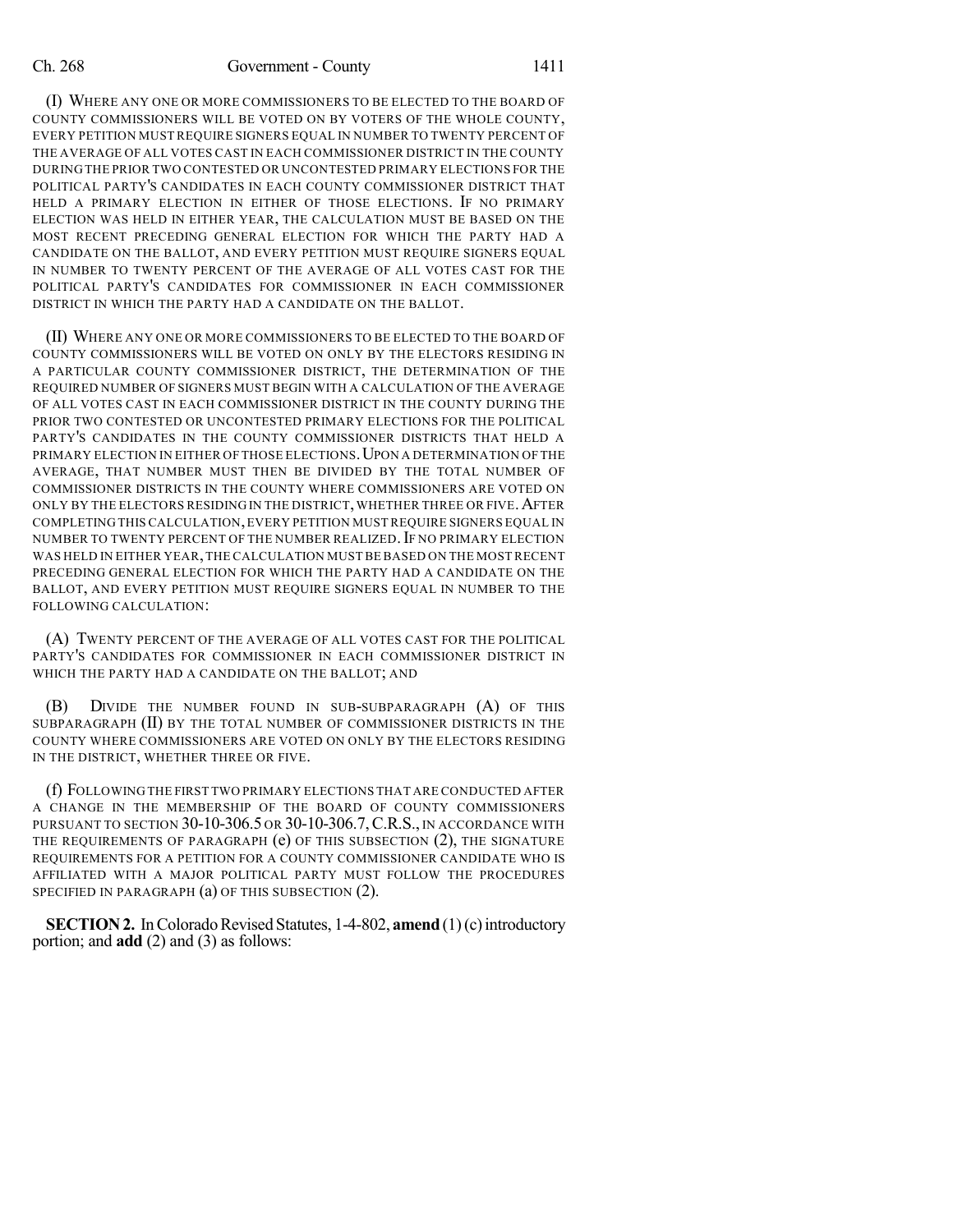1412 Government - County Ch. 268

**1-4-802. Petitions for nominating minor political party and unaffiliated candidates for a partisan office.** (1)  $\overline{c}$ ) Every petition for the office of president and vice president, for statewide office, for congressional district office, for the office of member of the general assembly, for district attorney, and for county office shall be signed by eligible electors residing within the district or political subdivision in which the officer is to be elected. EXCEPT AS OTHERWISE PROVIDED IN SUBSECTION  $(2)$  OF THIS SECTION, the number of signatures of eligible electors on a petition shall be as follows:

(2) WHERE THE ELECTORS OF THE COUNTY HAVE VOTED TO INCREASE THE MEMBERSHIP OF THE BOARD OF COUNTY COMMISSIONERS FROM THREE TO FIVE PURSUANT TO SECTION 30-10-306.5, C.R.S., OR TO DECREASE THE MEMBERSHIP OF THE BOARD FROM FIVE TO THREE PURSUANT TO SECTION 30-10-306.7, C.R.S., FOR THE NEXT TWO GENERAL ELECTIONS IMMEDIATELY FOLLOWING AN ELECTION AT WHICH THE VOTERS HAVE APPROVED A CHANGE IN THE MEMBERSHIP OF THE BOARD. THE SIGNATURE REQUIREMENTS FOR THE PETITION TO SELECT CANDIDATES WHO DO NOT WISH TO AFFILIATE WITH A MAJOR POLITICAL PARTY ARE AS FOLLOWS:

(a) WHERE ANY ONE OR MORE COMMISSIONERS TO BE ELECTED TO THE BOARD OF COUNTY COMMISSIONERS WILL BE VOTED ON BY VOTERS OF THE WHOLE COUNTY, EVERY PETITION MUST REQUIRE SIGNERS EQUAL IN NUMBER TO THE LESSER OF EITHER SEVEN HUNDRED FIFTY SIGNERS OR TWO PERCENT OF THE AVERAGE OF ALL VOTES CAST IN EACH COUNTY COMMISSIONER DISTRICT FOR WHICH THERE WAS A RACE ON THE BALLOT DURING THE MOST RECENT GENERAL ELECTION;

(b) WHERE ANY ONE OR MORE COMMISSIONERS TO BE ELECTED TO THE BOARD OF COUNTY COMMISSIONERS WILL BE VOTED ON ONLY BY THE ELECTORS RESIDING IN A PARTICULAR COUNTY COMMISSIONER DISTRICT, EVERY PETITION MUST REQUIRE SIGNERS EQUAL IN NUMBER TO THE LESSER OF EITHER:

(I) SEVEN HUNDRED FIFTY SIGNERS; OR

(II) THE NUMBER REALIZED BY FIRST DETERMINING TWO PERCENT OF THE AVERAGE OF ALL VOTES CAST IN EACH COUNTY COMMISSIONER DISTRICT FOR WHICH THERE WAS A RACE ON THE BALLOT DURING THE MOST RECENT GENERAL ELECTION, AND THEN DIVIDING THAT NUMBER BY THE TOTAL NUMBER OF COMMISSIONER DISTRICTS IN THE COUNTY WHERE COMMISSIONERS ARE VOTED ON ONLY BY THE ELECTORS RESIDING IN A DISTRICT, WHETHER THREE OR FIVE.

(3) FOLLOWINGTHE FIRST TWO GENERAL ELECTIONS THAT ARE CONDUCTED AFTER A CHANGE IN THE MEMBERSHIP OF THE BOARD OF COUNTY COMMISSIONERS PURSUANT TO SECTION 30-10-306.5 OR 30-10-306.7, C.R.S., THE SIGNATURE REQUIREMENTS FOR A PETITION FOR A COUNTY COMMISSIONER CANDIDATE WHO DOES NOT WISH TO AFFILIATE WITH A MAJOR POLITICAL PARTY MUST FOLLOW THE PROCEDURES SPECIFIED IN SUBPARAGRAPH (VI) OF PARAGRAPH (c) OF SUBSECTION (1) OF THIS SECTION.

**SECTION 3.** In Colorado Revised Statutes, 30-10-306.5, **add** (7) as follows:

**30-10-306.5. Procedure to increase number of county commissioners.** (7) SIGNATURE REQUIREMENTS GOVERNING PETITIONS FOR A RACE INVOLVING A